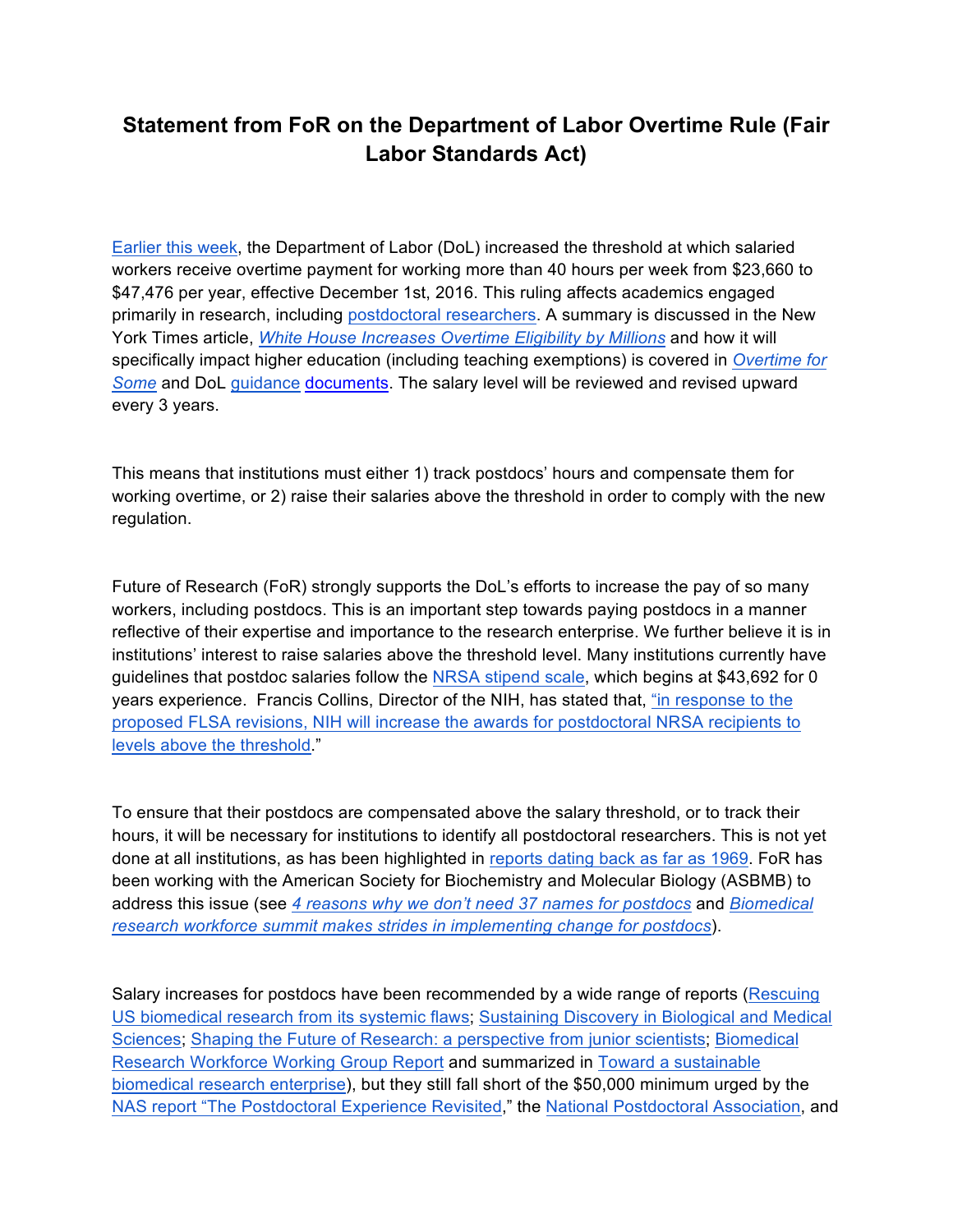previous reports when adjusted for inflation. Further, salary increases address just one of the recommendations made by these reports, which include provisions for yearly inflation indexing, regional cost of living adjustments and minimum standards for non-salary benefits for all postdocs.

Rather than accepting the proposed DoL recommendations and working together to advocate for more funding to accommodate these changes, a concerted effort was made by groups such as the Association of American Universities, the National Association of Independent Colleges and Universities and the American Association of Medical Colleges (AAMC) to keep the labor that drives research as cheap and plentiful as possible. We see this action as antithetical to the protective role institutions should have towards their trainees, and only exemplifies why so many graduate students and postdoctoral researchers are organizing and unionizing. Notably, labor union organizations explicitly represented postdoctoral interests to the DoL in this debate.

It is disappointing to see that institutions have already begun to push back against the ruling (see "Colleges push back against Obama's overtime rule" in this link). The AAMC's public statement mentions the Protecting Workplace Advancement and Opportunity Act [S.2707 and H.R.4773], which they are endorsing. This would nullify the updated rule, require the DoL to complete "certain required actions" before proposing any similar rule, and would bar the DoL from implementing any procedure to automatically update the threshold in response to inflation.

FoR is opposed to this Act and will continue to advocate for junior scientists in the face of such activity, and for fair recognition of and compensation for junior scientists (see *Fair Postdoc Compensation by the Numbers*, below). We at FoR stand in support with statements made by the National Institutes of Health, the National Postdoctoral Association and Rescuing Biomedical Research on this issue, and look forward to working with these and other groups to encourage implementation of the rule.

\*\*\*\*\*

If you are unable to access the links embedded in this pdf, please go to http://www.futureofresearch.org/2016/05/20/statement-from-for-on-the-department-of-laborovertime-rule

FoR's goal is to represent the voices of junior scientists to advocate for critical systemic changes to the way we do science. For more information see futureofresearch.org or email info[at]futureofresearch.org